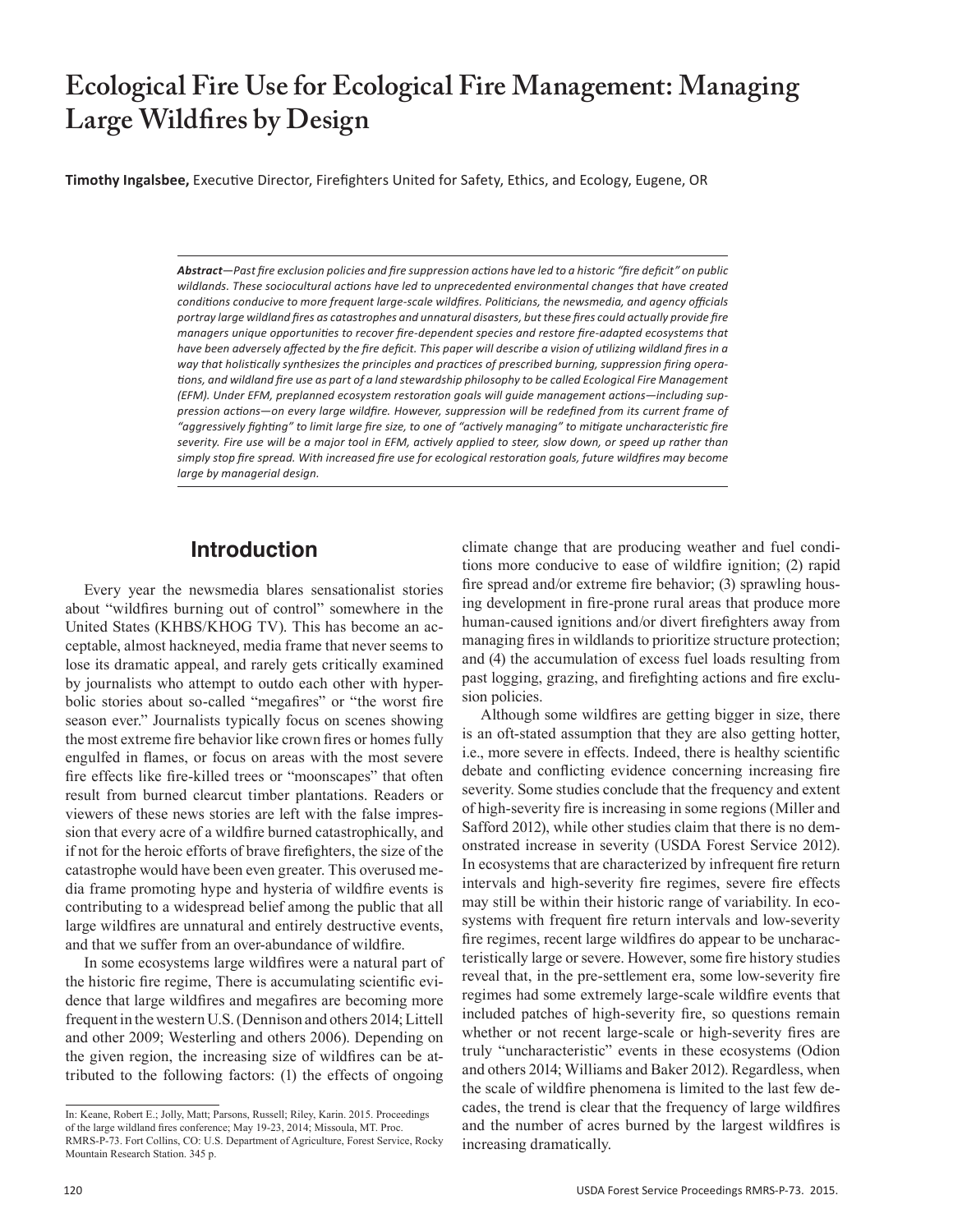Decades of sensationalist media coverage coupled with Smokey Bear anti-fire propaganda have conditioned most people to fear and loath wildfires, and there is almost unquestioning support by the public and elected officials for any or all efforts to prevent or suppress wildfires. Understandably, when flames encroach upon homes and communities, people want firefighters to put those blazes dead out. Paradoxically the fear of fire extends ever outward into the hinterlands so even when fires burn in remote wildlands or designated wilderness areas far away from human communities, there still exists a popular desire to aggressively suppress those fires. In fact, the U.S. Forest Service (USFS) boasts that it is successful in suppressing 98% of all wildfire ignitions during initial attack operations (Tidwell 2014). This success rate further contributes to the perception that large wildfires are unnatural events. Ironically, successful initial attack fire suppression is a primary factor contributing to the growing frequency of large-scale wildfires that burn through areas that would have burned if not for prior suppression efforts. Dead and live fuels continue to accumulate in the absence of fire increasing the intensity of the next fire incident. Agencies have acknowledged that past fire suppression has contributed to excess hazardous fuel loads that feed larger wildfires, but there is nothing "past" about this. Systematic fire suppression is still ongoing, and the still-rare but increasing frequency of large-scale, long-duration, uncontrollable wildfires are entirely natural outcomes of fighting fires near and far from human communities.

### **The Minority View: The Land Needs More Fire**

Despite the widespread belief among the public, politicians, and the press that there is an overabundance of wildfire on the landscape, fire ecologists hold a minority viewpoint that in actuality many fire-adapted ecosystems and firedependent species have been adversely altered or are in decline due to a lack of fire. In fact, just in terms of total acres, there is an historic fire deficit of burned acres that has accumulated since the industrial area and in particular over the most recent 60 years (Leenhouts 1998). Table 1 reveals

**Table 1—**Average number of wildfires and acres burned by decade in the U.S.

| Years     | Average number<br>of fires | Average acres<br>burned |
|-----------|----------------------------|-------------------------|
| 1919-1929 | 97,599                     | 26,004,567              |
| 1930-1939 | 167,277                    | 39,143,195              |
| 1940-1949 | 162,050                    | 22,919,898              |
| 1950-1959 | 125,946                    | 9,415,796               |
| 1960-1969 | 119,772                    | 4,571,255               |
| 1970-1979 | 115,112                    | 3,194,421               |
| 1980-1989 | 163,329                    | 4,236,229               |
| 1990-1999 | 106,306                    | 3,647,597               |
| 2000-2009 | 70,771                     | 6,612,363               |

Source: National Interagency Fire Center

the dramatic decrease in burned acres in the U.S. since the 1940s. According to one study, in the eleven western states of the U.S., the amount of acres that needs to burn to maintain historical fire regimes, compared to the amount that actually burns, comes to a deficit averaging 10 to 12 million acres per year (Medler 2006). This fire deficit continues to grow every year with each wildfire that is contained at the smallest size feasible by fire suppression crews. The annual fire deficit could be reduced over time if the fire-fighting agencies would stop suppressing nearly all fires and allow more fires, especially those in remote settings, to spread larger and burn longer. Even if that were to happen, natural ignitions alone probably would not provide sufficient amounts or the right kinds of fire to recover from the huge fire deficit that has grown to date. Consequently, many fire ecologists believe that, for the sake of ecological restoration and biodiversity preservation, it will require active fire reintroduction on a landscape scale. This is currently impractical politically given the public's perception that we have too much rather than too little fire on the land.

There is another contrarian viewpoint that is gaining more credence among fire ecologists: the number of "acres burned" is the wrong metric for analyzing the effects of wildfire or the effectiveness of fire management. Given current attitudes, a large wildfire is seen as a natural disaster, while a fire that is kept small due to aggressive suppression efforts is considered a management success. But is a large wildfire that reduces accumulated dead fuels, rejuvenates wildlife habitat, and regenerates fire-dependent species a "natural disaster" or "catastrophe"? Is a small fire that required extensive money, crews, toxic chemicals, and heavy equipment to keep it small a "management success" in terms of ecological land stewardship? An emerging vision of land stewardship that I call Ecological Fire Management (EFM) advocates that the proper focus of fire managers should be mitigating extreme fire behavior and uncharacteristic severity, not limiting fire size. Managers should be addressing what Pyne (1995) calls the "maldistribution" of fire: too much of the wrong kinds of fire burning in the wrong places and conditions, and too little of the right kinds of fire burning in the right places and conditions. In this new perspective, managers must combine the tasks and missions of fire prevention and fire promotion, fire suppression and fire restoration, and a qualitative assessment of ecological integrity should become the new measure for management success rather than the quantity of acres burned or ignitions successfully attacked.

Even though the newsmedia typically portrays wildfires as "catastrophic," in fact, most large fires burn with a range of severities resulting in a landscape "fire mosaic." Highseverity fire is generally a smaller proportion of the total acres burned in large wildfires compared to moderate and low severity areas, and there can be significant unburned islands located within wildfire perimeters that are often overlooked in mapping efforts (Kolden and others 2012; Kolden 2010; Kolden and Weisberg 2007). Even incidents of rapid fire spread or large fire "runs" rarely uniformly burn with high severity, rather, they burn unevenly leaving a mosaic of effects (Donovan and others 2014). Regardless, the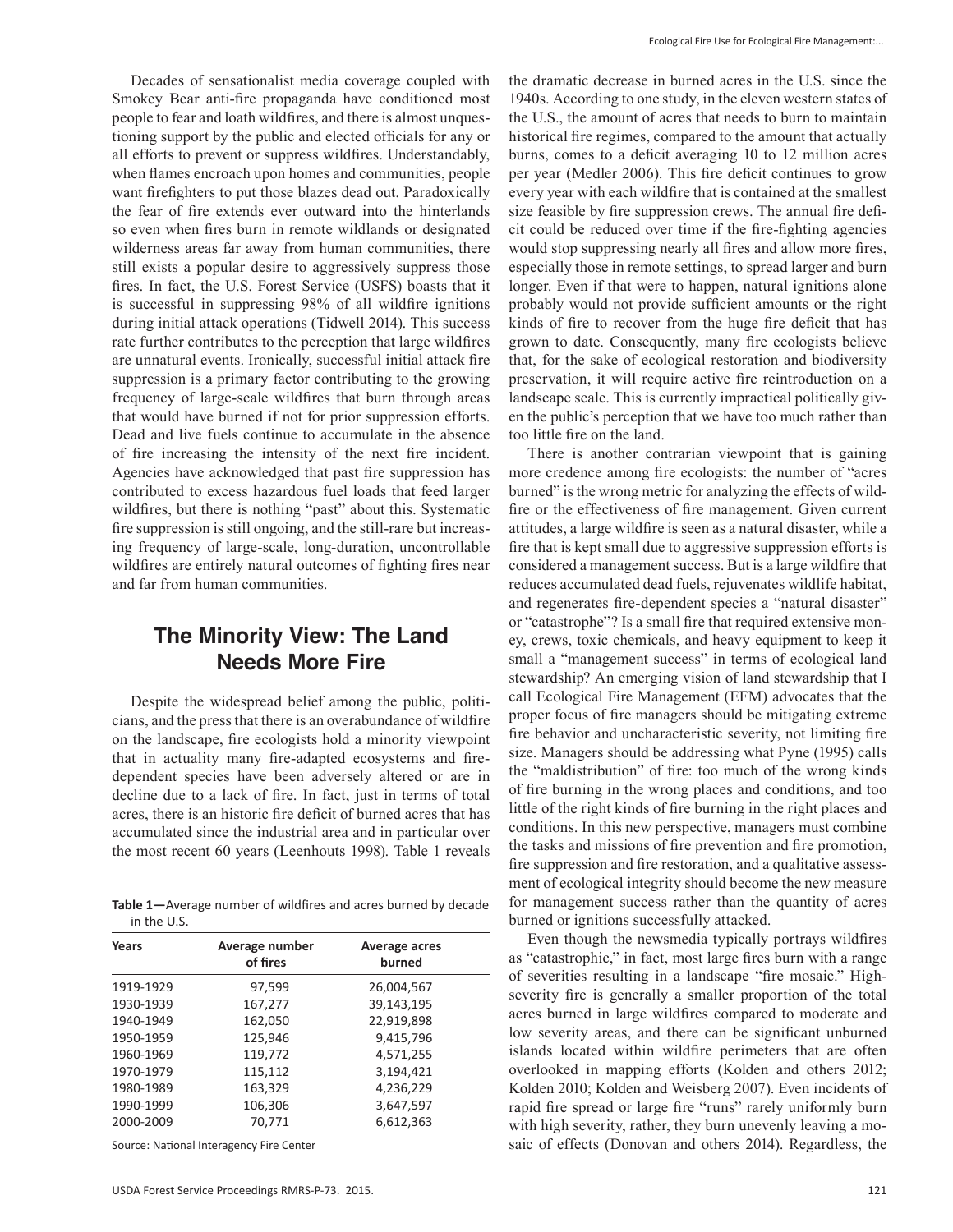dominant cultural bias against wildfires is especially strong in its antipathy to high-severity fire. However, from an ecological standpoint, high-severity fire is not necessarily bad or undesirable given that many species depend on it for various habitat needs including natural regeneration.

Despite or because of the historic fire deficit, there is accumulating scientific evidence that large wildfires are becoming more frequent under the influence of ongoing climate change, an abundance of surface and ladder fuels, and human communities sprawling into fire-prone environments. Even though large wildfires are becoming more frequent, they are still relatively rare events due to the agencies' success rate with initial attack fire suppression. Much more fire on the landscape is needed to restore fire-adapted ecosystems, preserve fire-dependent species, and protect rural communities located in fire-prone places. As an alternative to the dominant cultural and management view of large wildland fires as a problem, they could be reframed as a possible solution to a number of land management challenges. The key will be for fire managers to de-emphasize the significance of fire size, and focus instead on more critical issues such as fire severity and whether the severity level is likely to be beneficial to ecosystem integrity, natural resource values, and other social values for the particular region, fire regime, and ecotype of any given wildfire.

Future wildfires that destroy property or harm people may legitimately be viewed as disasters, but in the emerging vision of EFM, future megafires that burn within the historical range of variability for fire severity may be used as opportunities for landscape-level fuels reduction and ecosystem restoration. Toward that vision, agencies will be actively managing wildfires in backcountry and wilderness areas in ways that mitigate uncharacteristic fire behavior or effects, and maximize the social, ecological, and resource benefits of the burns. In so doing, managers will be using large fires intentionally—by design and with desire—to achieve land management goals for ecological restoration and community protection.

# **Evolution of Fire Use Terminology**

Fire use has been a wildfire management technique for several decades, with one of its first applications by the U.S. Forest Service on the Bad Luck Creek Fire in the Selway-Bitterroot Wilderness Area as part of the White Cap Fire Plan in 1972 (Mutch, unpublished data). The practice has undergone several name changes over the years. The first term for fire use was "prescribed natural fires" (PNFs) and was a fairly descriptive label for using lightning ignitions for prescribed burning. Early practitioners had a philosophy that restricted management actions mainly to monitoring the natural spread of PNFs, particularly in designated wilderness areas. The ideal PNF in their view was a fire that "started and stopped on its own, with minimal management interventions" (Campbell, personal communication). In fact, if fire behavior or spread threatened to exceed managers' prescriptions, then the only way to take management actions on the fire was to declare it a wildfire and then commit to total suppression. Unfortunately, PNFs were dubbed with the phrase, "let it burn," and this passive non-interventionist approach to fire use generated opposition by the public and most agency line officers. This opposition had the effect of making PNFs rarely authorized, and only viable in the largest, most remote areas of designated wilderness or national parks. PNFs were even more restricted following the 1988 Yellowstone Fires (Parsons and Landres 1998).

With the creation of the 1995 Federal Wildland Fire Management Policy, official fire management terminology went through a significant revision, and PNF was replaced by the term, "Wildland Fire Use for Resource Benefits" (WFURBs, sometimes called "furbees" by firefighters) that was later shortened to "Wildland Fire Use" (WFU, pronounced "woo-foo" by fire crews). WFU was elevated from a fire management tactic to become a strategy that defined its own kind of wildland fire that was distinct from wildfire which, by definition, had to be totally suppressed. In practice, WFUs allowed more management actions to keep fire spread or behavior within prescribed parameters, but in 2003 the Bush Administration issued new guidance for implementation of the Federal Wildland Fire Policy that had the effect of inhibiting authorization of WFU even more.

At the outset of the Obama Administration in 2009, new guidance for implementing federal fire policy was issued again, and this time it was made explicit that multiple objectives such as protection and restoration could be combined on a single fire. Thus, crews could implement both fire suppression and fire use actions on different portions or different times on the same wildfire. This was a remarkably progressive policy change that greatly facilitates a shift to ecological fire management and restorationist fire use, but part of this policy change involved the National Wildfire Coordinating Committee eliminating the term "wildland fire use" from the official glossary of fire management, leaving only two kinds of wildland fire: prescribed fire and wildfire. The reason behind the glossary change by the NWCG was that they did not want managers to view fire use as a type of fire (e.g., "Fire Use fires"), but rather, as a tactic or tool to be considered on any wildfire. The intention was to expand opportunities for fire use as much as possible, but given the cultural baggage of a century of demonizing and attacking wildfire, most of the public and politicians believe wildfires are something to fear and fight, never to "use." Consequently, wildland fire use continues to be rarely authorized or applied, and when it is applied, fire managers prefer to euphemistically call it "managed fire for multiple objectives" in an attempt to avoid controversy over the term fire use.

# **The Three Kinds of Fire Use**

In the goal to encourage more use of wildfires to achieve fire reintroduction and ecosystem restoration goals, it is important to rearticulate fire use as something besides or beyond a passive "let it burn" approach. This is important to gain more public support and line officer approval for it,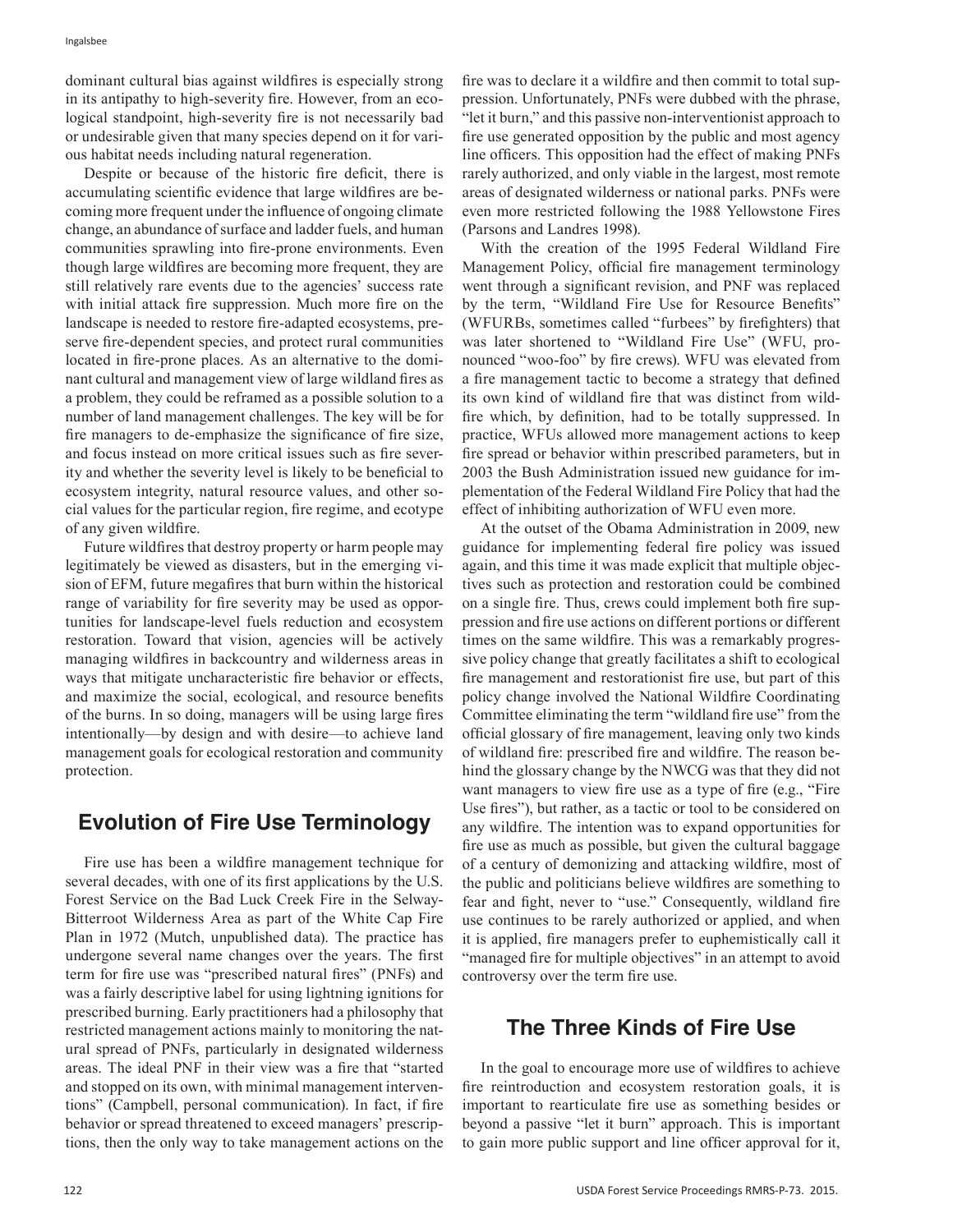but also to maximize its potential usefulness in fire management. One way to do this is to recognize and integrate all three kinds of fire use that are already widely practiced as the staples of fire management methodology: prescribed fire use, suppression fire use, and wildland fire use. The public understands and largely accepts the first two kinds, and from that basis, can come to support the third kind of fire use that, in my opinion, should be renamed as ecological fire use and become the primary focus if not major means of implementing wildland fire management on federal lands.

#### *Prescribed Fire Use*

Prescribed fire is the most preferred form of fire use for managers because it offers them the most control over desired fire behavior and fire effects. However, paradoxically a number of social, administrative, and fiscal factors make this most desirable form the least utilized of all. First, there is opposition to prescribed burning from people who fail to understand the necessity and inevitability of fire in fireadapted ecosystems, and believe that we can and should prevent all forest fires. Second, there is the ever-present risk that controlled burns may escape or exceed their prescriptions, and become uncontrolled wildfires. Indeed, there have been huge wildfire disasters that were initiated by escaped prescribed fires. It only takes one of these accidents to end a manager's career in fire, and set back a local burn program for years. Barely one percent of all prescribed fires escape, and of these, just a fraction cause any property damage or human casualties; nevertheless, these are the fires that make the headlines and get burned into the public's psyche, reinforcing other contemporary political themes about government incompetence or mismanagement. The perceived risk of escaped fires has become greater given the sprawl of homes into wildlands. The other 99 percent of prescribed fires that are safely and successfully implemented largely go unreported and unacknowledged.

Smoke emissions are becoming a key constraint on the use of prescribed fire due to air quality regulations that unfairly lump smoke from burning for fuels reduction or ecosystem restoration in the same category as "agricultural" burning of farming or logging wastes. Indeed, prescribed fire use must compete with agricultural and industrial burners for smoke allowances, and even when these are within legal limits, smoke from controlled burns can trigger public nuisance complaints that can provoke air regulators into shutting down the burns. However, along with the fire deficit there has been an historic "smoke deficit" from wildfires! One study concluded that ten times more landscape should be burning annually, consuming eight times more biomass, and producing seven times more smoke emissions (Leenhouts 1998). Nevertheless, the effect of the wildfire smoke deficit has been masked by the air pollutants emitted from urban, industrial, and agricultural sources. Unlike the largely invisible emissions from auto tailpipes or industrial smokestacks, the smoke plume from a prescribed burn is a visible target for public complaints and the ire of air regulators.

Lastly, funds for prescribed burning and other fuels treatments must come from budgets that are fixed by annual appropriations, and are getting smaller due to Congressional budget cuts to federal agencies. Wildfire suppression enjoys near limitless funding through large budgets, "fire transfers" from other non-suppression accounts, and emergency supplemental appropriations. At the time of this writing there are bills in both houses of Congress that would allow wildfire suppression to access FEMA disaster funds, too. But funding for prescribed fire use that would mitigate some of the damages and costs of wildfires is becoming more limited each year. For all the above reasons and more, even though prescribed burning is the most preferred kind of fire use from the standpoint of managers, it is the least utilized and most unlikely means of implementing the vast scale of burning needed to reduce fuels, restore ecosystems, and recover landscapes from the historic fire deficit.

#### *Suppression Fire Use*

Fire use is commonly considered the opposite tactic from fire suppression, but in fact, fire is used extensively if not systematically in wildfire suppression, especially on large wildfires. Indeed, suppression firing operations implement a longstanding practice of "fighting fire with fire." The two forms of suppression fire use are called backfires and burnouts. Backfires are largely uncontrolled high-intensity fires ignited to eliminate all burnable fuels in advance of wildfires, and to apply force to change the direction of wildfire spread. They are normally ignited in conditions or locations that cause high-severity effects. On steep slopes or rugged terrain with dense fuels and severe fire weather conditions, backfiring is often the safest method for firefighters to attempt wildfire containment. Burnouts, on the other hand, are typically low-intensity fires ignited adjacent to fire containment lines, and are intended to eliminate surface fuels and therefore strengthen the firelines. Burnouts are ignited on almost every fire of any significant size as a routine practice. In recent years large-scale backfires and burnouts have started resembling each other, creating a hybridized firing operation dubbed "backburning" by the newsmedia. Most people do not associate fire-lighting with fire fighting, but suppression fire use is arguably occurring on a scale that far exceeds any other kind of fire use, thus, challenging the conventional assumption that fire suppression equates with fire exclusion. It is an open question whether extensive backburning is a cause or consequence of large-scale wildfires.

The dominant objective of wildfire suppression is to contain fire spread—to keep fires as small as feasible and limit the number of acres burned. The great paradox of suppression firing operations is that they objectively spread fire and add to the number of acres burned while at the same time they are intended to limit even greater potential spread and size of a wildfire. There has been no systematic tracking of suppression firing locations, so the size or severity of these fires individually or cumulatively is currently unknown. Anecdotally, though, two case studies revealed that suppression fire use was conducted on a very large scale, such as the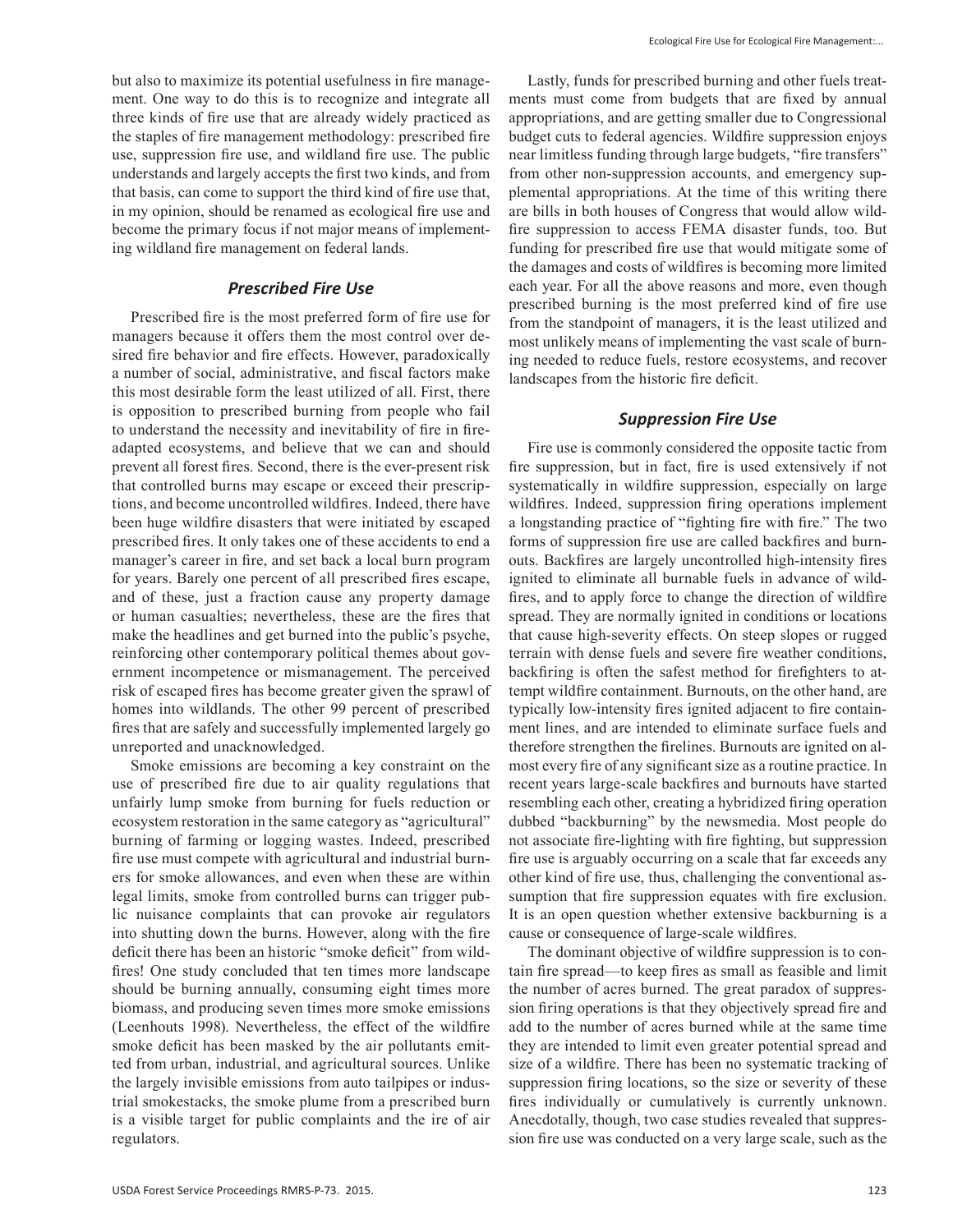1999 Megram and the 2002 Biscuit fires that were the largest (and most expensive) wildfires in the U.S. during those years. Backfires and burnouts were ignited considerable distances away from the wildfires' edges, adding tens of thousands of acres cumulatively to each wildfire's perimeter, and much of this acreage also burned with high severity (Ingalsbee, unpublished paper; Ambrose, unpublished data).

Given the need to reintroduce fire on a landscape scale, the fact that suppression fire use is partly accomplishing this goal should be celebrated, however, it is not known if the places, patterns, sizes and severities of firing operations are ecologically appropriate, or instead are creating uncharacteristic fire effects. Again, suppression actions generally have one objective in mind—to contain fire spread—and the ecological effects of firefighting actions have until recently rarely been considered in suppression operational planning. But speculating that backburning is the dominant form of human-caused fire reintroduction, there is an urgent need for systematic research and critical analysis of the ecological effects of suppression fire use. In those incidents where backburns are ignited in places or conditions certain to cause large high-severity patches, it begs the questions: is that a desirable outcome, and if so, how does that constitute "suppression" of a wildfire?

Because backfires are uncontrolled high-intensity blazes, they used to be ignited as a kind of last resort when conditions did not permit safe or effective fireline containment, but it appears that backfiring is becoming more prevalent, especially on large wildfires or fire complexes with indirect attack strategies. Sometimes backfires can literally backfire on crews by changing direction and failing to merge with the main wildfire, and thus, its own separate wildfire, or by vastly increasing the intensity or rate of spread of the main wildfire. Some notorious examples include the 2000 Cerro Grande fire that started as a prescribed burn slopover that was eventually contained at 30 acres, but then when crews ignited a large burnout, the fire surged out of the area and eventually spread across 44,000 acres, destroying hundreds of homes in Los Alamos, New Mexico in the process. On the 2009 Station Fire, backfires helped save homes in the community of La Crescenta, but two firefighters were killed while fleeing a backfire they ignited and burned back toward them. Backfires and burnouts thus may represent a greater risk of adverse impacts on firefighters and ecosystems than are commonly perceived, but without systematic tracking or long-term monitoring or analysis, the overall effects of backburns are currently unknown.

There is inherent risk in managing fire, and even the most carefully planned and implemented prescribed burn has the potential to escape control given the dynamics of fire and all the environmental variables that influence its behavior. Backburns, on the other hand, are by definition emergency actions that enjoy the "suppression exemption" from many laws and regulations governing normal agency operations. They are ignited with minimal planning, no prior environmental impact analysis, and often under less than ideal conditions for controlling fire behavior or effects. However, there is a double standard when it comes to the professional and public consequences of escaped prescribed fire use versus uncontrolled suppression fire use: managers face formal reviews, negative sanctions, and are publicly vilified as incompetents for the former, but are unquestioned and even heralded as heroes for the latter. This double-standard creates additional disincentives for prescribed burning, while making suppression firing almost risk-free with barely any legal, regulatory, or fiscal limits on its use, even when backfires damage private property (Backfire 2000 v. U.S. 2006). It is easy to understand, therefore, why suppression firing may be the dominant form of fire use today. While it might be getting fire on the ground and helping to compensate for some of the fire deficit, if it is creating uncharacteristic patch sizes, patterns, or locations of high-severity fire, then it would be further contributing to Pyne's concept of the maldistribution of fire.

#### *Ecological Fire Use*

Progressive fire managers have been implementing fire use for ecosystem restoration and resource benefit objectives for several decades. It has been called many names and acronyms over the years, most recently it has been called "wildland fire use" but may soon be called "managed wildfire." Fire use specifically for ecosystem restoration purposes is currently the rarest form because it suffers from a few misperceptions and overly restrictive management regulations that constrain opportunities and options to apply it. This paper argues that wildland fire use needs to be re-envisioned and re-articulated as an active form of ecological fire management that should become a principal way that fire management is defined and practiced in the future. For that reason, I propose that we start calling it "ecological fire use."

There are a number of institutional biases against ecological fire use that explain its rarity. First, the agency imposes several extra planning requirements and restrictions upon fire use for resource benefits, especially compared to suppression fire use that has almost no prior restrictions placed upon it. Ecological fire use is not permitted unless an approved Fire Management Plan and Forest Plan authorizes it. However, many National Forests have forest plans that are outdated, and have obsolete or non-existent fire management plans. This functions as a form of prior restraint that prevents fire use from being considered as an option at all. Second, many "old-school" foresters view wildfire as a threat to natural resources, especially commodity timber values, and thus exclude fire use from most "General Forest" areas committed to multiple-use resource management. Third, State forestry agencies have suppression-only policies, and some in federal agencies fear that they might face legal or financial liability if their fire use actions on federal lands spread wildfires onto State or private lands.

These institutional biases stem from a misperception shared by much of the public that views fire use narrowly and simplistically as "let it burn," a passive or laissez faire approach that seems almost "anti-management" in its essence. In a recent survey measuring homeowners' attitudes about wildfire and fire management in Central Oregon, researchers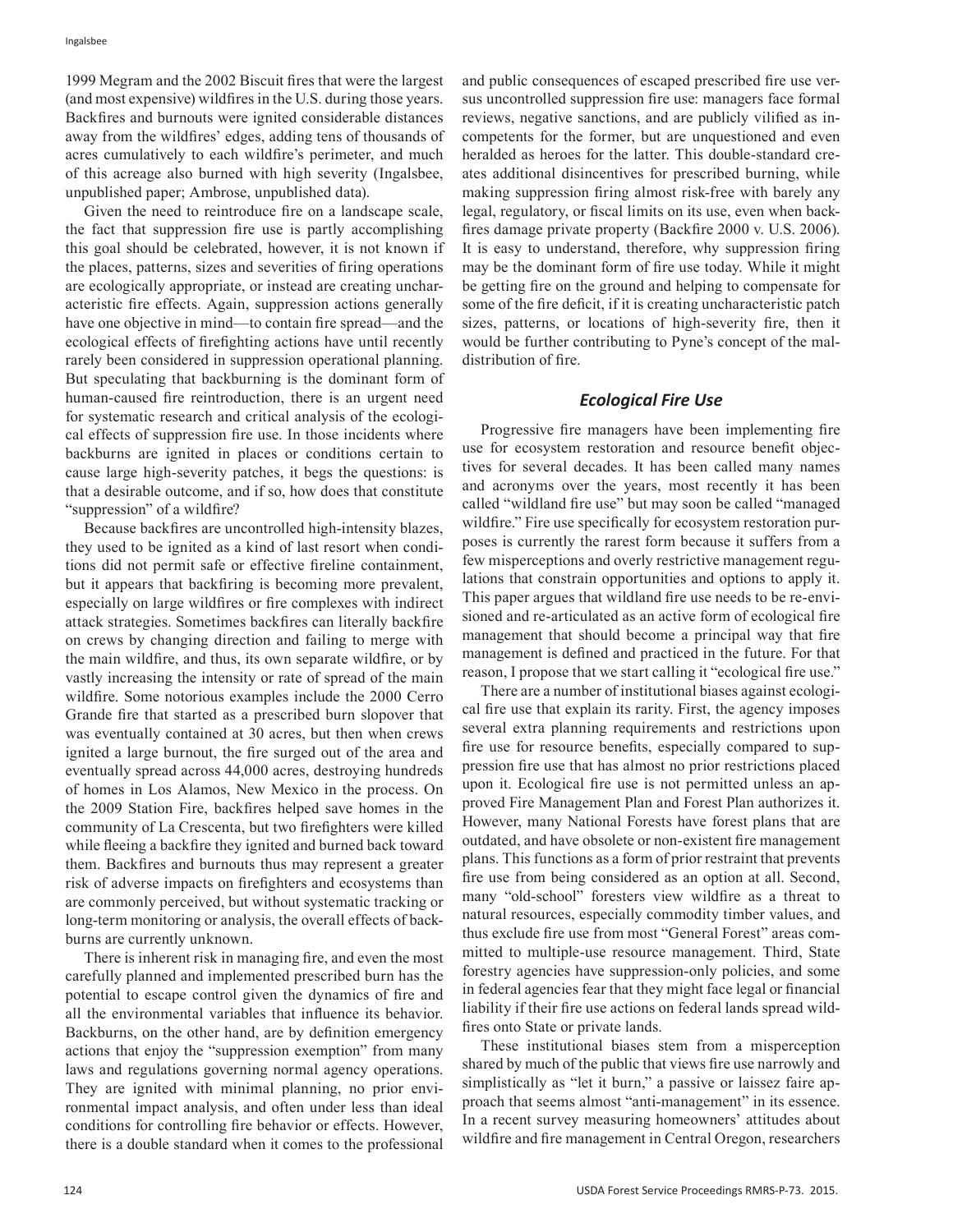came to a surprising finding: people opposed fire use more than they opposed wildfire! Examining the survey questions explained the basis for this attitude: the concept of wildfire was defined in a way that assumed it would automatically be suppressed while fire use was defined as "let burn" (Olsen 2014, 2012). Despite the insistence of Fire Use managers that monitoring is a kind of management action, most of the public and too many agency officials believe that wildland fire use really means "unmanaged" wildfire. Consequently, this kind of fire use is the rarest management response because when a wildfire ignites the public demands that land managers do something to control it.

In contrast to the view of ecological fire use as a passive, hands-off response, it needs to be rearticulated as a hands-on fire management tactic and a proactive strategy for reintroducing fire, reducing fuels, and restoring ecosystems. Many progressive land managers have used such tactics and strategies for years, but it's time to enhance the practice and promote it. As a strategy, ecological fire use would employ all of the tools and techniques of fire management to manage wildfire spread in ways that serve pre-planned ecosystem restoration goals. Instead of contain and control strategies with tactics that aim to stop fire spread, more confinement strategies and related tactics could be used to start and steer fires into areas that planners want to burn, and away from areas like human communities that should not burn. Fewer fires would be suppressed with perimeter control strategies in favor of point or zonal protection strategies that would allow wildfires to grow larger and burn longer. Utilizing the best available technology for monitoring, mapping, and modeling fire spread, fire crews might be asked to slow down fire spread one day but then speed it up the next, depending on changes in current and expected conditions, in order to accomplish desired fire behavior and effects. Management actions would occur on strategic locations deemed the safest, most effective, least damaging places to take action, and crews would likely do much more firing and much less fireline cutting than they currently do. In essence, crews would be utilizing wildfire ignitions as triggers for managing, applying, and using fire in an active, hands-on approach to reintroducing fire on a landscape scale.

### **Ecological Fire Use as the Means For Implementing Wildland Fire Management**

In this future vision of ecological fire use, "let it burn" will be rearticulated as "make it burn," and wildfires will be managed to become large-scale by design, both in the sense that behavior and effects will be prescribed with preplanning, and in the sense that fire patterns and perimeters will be larger by desire. Natural ignitions will start the process, but management ignitions and other actions will sustain wildland fire events and processes as long as conditions permit the accomplishment of ecological restoration goals. The goal of this redefinition and greatly expanded application of fire use is ultimately to support safer, more ethically and ecologically sound fire management. This may take some protracted messaging campaign to persuade the public, the press, elected and administrative officials about fire ecology and the necessity, inevitability, and desirability of large wildfires burning on the landscape. This campaign could be challenging, but not impossible, if the other two forms of fire use that already enjoy public acceptance*—*prescribed and suppression fire use*—*are incorporated into the new definition of ecological fire use. In fact, the three kinds will essentially be holistically synthesized into one form with one simple term: fire use. Ecological goals will be considered on every wildfire incident and in every management action, and fire will be used as much as possible to fulfill both protection and restoration objectives.

At the same time that fire use is redefined and rearticulated, fire suppression will need to be re-conceptualized, ending its single-objective focus on limiting wildfire spread to keep fire size small, and more concerned with mitigating uncharacteristic fire intensity or severity. In the context of unfolding climate change that will likely make future conditions more prone to extreme fire behavior or severe fire effects across broad regions, this may require fire managers to take a long-range view and permit wildfires to burn at higher intensities in the short-term in order to mitigate fuel conditions for future wildfires. Employing more fire use will also allow agencies to be more flexible, strategic, and selective in where they dispatch scarce or costly suppression resources. Overcoming the historic fire deficit and preparing landscapes for future climate change will require getting as much ecologically appropriate fire on the ground as soon as possible, so fire use will continue to be a major suppression tool. But again, suppressing fire severity, not limiting fire size, will be done for the sake of pre-planned ecological restoration goals, not out of generalized fear of fire, or as a default mode of risk-adverse managers compensating for a lack of prior fire planning.

### **The Ecological Fire Management Vision**

The words that agencies use matter in terms of conveying to the public what is or should be happening on the ground, and also to guide management actions in the first place. The traditional suppression-centric focus of federal fire management has been dominated by the pervasive use of military metaphors, e.g., "fire fighting," and these kinds of words and the mindsets that they impose will need to be changed to reflect a new restorationist mission and ecological ethos. For example, instead of fighting against fire, crews will be working with fire; instead of conducting initial "attack," crews will be taking initial action, instead of preventing large wildfires, crews may actually be promoting them! The mission of fire management will be redefined from mainly fire fighting to one resembling fire guiding. Given the qualitative change in mission and terminology used to explain new pro-fire use policies and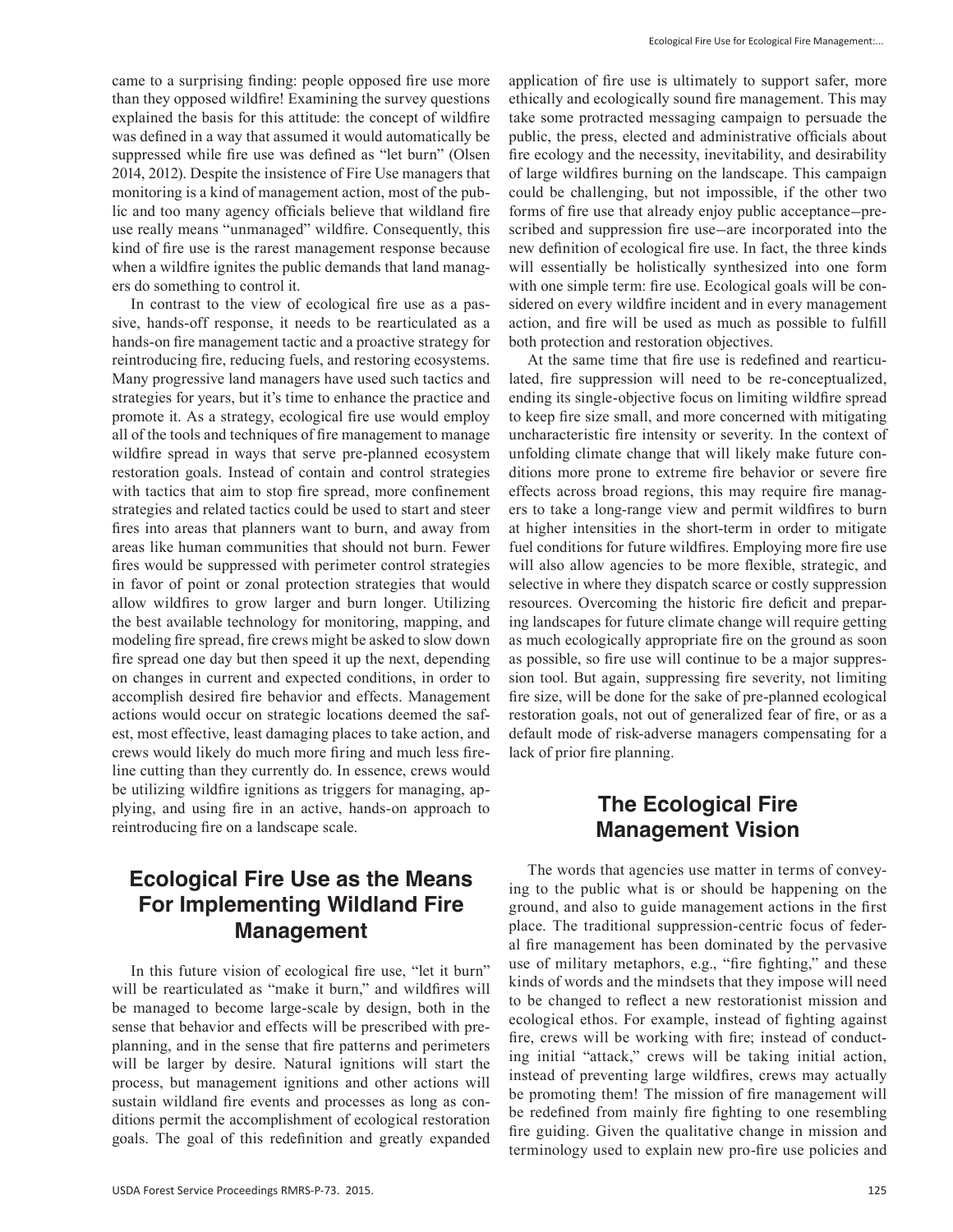practices, it would be anachronistic to call crews "fire fighters." Consequently, a term like fire rangers might be a more accurate if not more inspiring identity for crews doing Ecological Fire Management. In a future restorationist paradigm, fire "control" efforts will be newly applied to fire use rather than suppression actions; indeed, suppression itself will be redefined and practiced in a new way: mitigating uncharacteristic fire severity not containing fire spread or limiting fire size.

Although incidents might not have been called "fire use for ecological restoration" and the policy was not called "Ecological Fire Management," a good argument could be made that these were the unspoken objectives and underlying philosophy of progressive fire managers over the last 40 years, beginning with the pioneering work of wilderness fire managers implementing Prescribed Natural Fires, to the recently terminated Fire Use Modules and Fire Use Management Teams. Indeed, anecdotal examples can be culled from past incidents to bring concrete working models to bear on the seemingly abstract, "pyrotopian" visions of ecological fire use and EFM described in this paper. Progress toward that vision is happening slowly but surely. Consideration of resource benefits is gradually becoming more systematized in suppression operational plans as part of the Wildland Fire Decision Support System (WFDSS). A broader range of management strategies are being employed on most large fires, from full suppression on one end of the spectrum through point/zone protection, confinement, and monitoring actions on the other end. Fire managers are taking more advantage of the flexibility of the Federal Wildland Fire Policy to manage fires for simultaneous multiple objectives such as community protection, resource benefits, and ecosystem restoration. This is all progress worth celebrating.

Indirect suppression strategies that "back off and burn out" for the sake of firefighter safety are likely significantly expanding the number of acres burned, so the accumulated fire deficit may be incrementally shrinking through increased suppression fire use. The public seems to accept large-scale backburning when it is implemented reactively in a state of emergency, but the task ahead is to build public support for its use as a pre-planned proactive method for managing wildfires not as crises or potential catastrophes, but as opportunities for sustainable land stewardship. As a public education strategy needed to build more stakeholder support for restorationist fire use in ecological fire management, it is important to clearly call it what it is and fully explain what the many roles and benefits of fire use are to achieving the multiple objectives of promoting firefighter safety, ensuring ethical and economical use of taxpayer resources, protecting rural communities, and restoring fire-adapted ecosystems. Given the assumption that large wildfires are natural, essential, inevitable phenomena, and will become more so in the future as climate change continues to affect our pyrogenic planet, the wildland fire community must embrace and articulate the role and benefits of ecological fire use in managing large wildfires safely, ethically, and ecologically by design.

- Ambrose, Christine. 2001. The 1999 Big Bar fire complex. Unpublished data available at: Citizens for Better Forestry, Eureka, CA.
- Backfire 2000 v. United States. 2006. Case 9:03-cv-00198-DWM Document 85. [Online] Available: http://www.coloradofirecamp. com/textdocuments/Backfire-2000-ruling-memo.pdf.
- Birch, Donovan S.; Morgan, Penelope; Kolden, Crystal A.; Hudak, Andrew T.; Smith, Alistair M. S. 2014. Is proportion burned severely related to daily area burned? Environmental Research Letters 9: 064011. [Online] Available: http://iopscience.iop. org/1748-9326/9/6/064011/pdf/1748-9326\_9\_6\_064011.pdf.
- Campbell, Dave. 2014. [Personal communication]. May 23. oral presentation on 40 years of wilderness fire in the Selway-Bitterroot, Missoula, MT. U.S. Department of Agriculture, Forest Service, Bitterroot National Forest District Ranger (retired).
- Ingalsbee, Timothy. 2006. Collateral damage: the environmental effects of firefighting the 2002 Biscuit fire suppression actions and impacts. Firefighters United for Safety, Ethics, and Ecology. [Online]. Available: http://documents.fusee.org/ SuppressionImpacts/FUSEE\_Collateral\_Damage\_Biscuit\_Fire Report.pdf.
- Kolden, Crystal A.; Lutz, James A.; Key, Carl H.; Kane, Jonathan T.; van Wagtendonk, Jan W. 2012. Mapped versus actual burned area within wildfire perimeters: characterizing the unburned. Forest Ecology and Management 286: 38-47.
- KHBS/KHOG-TV. 2014. Wildfires rage out of control in California. (Fayetteville, Arkansas) broadcast Sept. 18.
- Kolden, Crystal A. 2010. Characterizing Alaskan wildfire regimes through remotely sensed data: assessments of large area pattern and trend. Doctoral Dissertation. Clark University. 123 pgs.
- Kolden, Crystal A.; Weisberg, Peter J. 2007. Assessing accuracy of manually-mapped wildfire perimeters in topographically dissected areas. Fire Ecology Special Issue 3(1): 22-31.
- Leenhouts, Bill. 1998. Assessment of biomass burning in the conterminous United States. Conservation Ecology 2(1). [Online] Available: http://www.ecologyandsociety.org/vol2/iss1/art1/ July 21, 2014.
- Littell, J.S.; McKenzie, D; Peterson, D.L.; Westerling, A.L. 2009. Climate and wildfire area burned in western U.S. ecoprovinces, 1916-2003. Ecological Applications 19: 1003-1021.
- Medler, Michael. 2006. The fire deficit. [Personal communication]. November 15 oral presentation at the Third International Fire Ecology and Management Congress, San Diego.
- Miller, Jay D.; Safford, Hugh. 2012. Trends in wildfire severity: 1984 to 2010 in the Sierra Nevada, Modoc Plateau, and southern Cascades, California, USA. Fire Ecology 8(3): 41-57. DOI: 10.4996/fireecology.0803041.
- Mutch, Robert W. 2013. [CD-ROM] The 1975 White Cap story. Available: Robert W. Mutch, Darby, MT.
- Odion, Dennis C.; Hanson, Chad T.; Arsenault, Andre; Baker, William L.; DellaSala, Dominick A.; Hutto, Richard L.; Klenner, Walt; Moritz, Max A.; Sherriff, Rosemary L.; Veblen, Thomas T.; Williams, Mark A. 2014. Examining historical and current mixed-severity fire regimes in ponderosa pine and mixed-conifer forests of western North America. PLOS ONE 9(2) February. e87852 [Online]. Available: http://www.plosone.org/article/ info%3Adoi%2F10.1371%2Fjournal.pone.0087852.